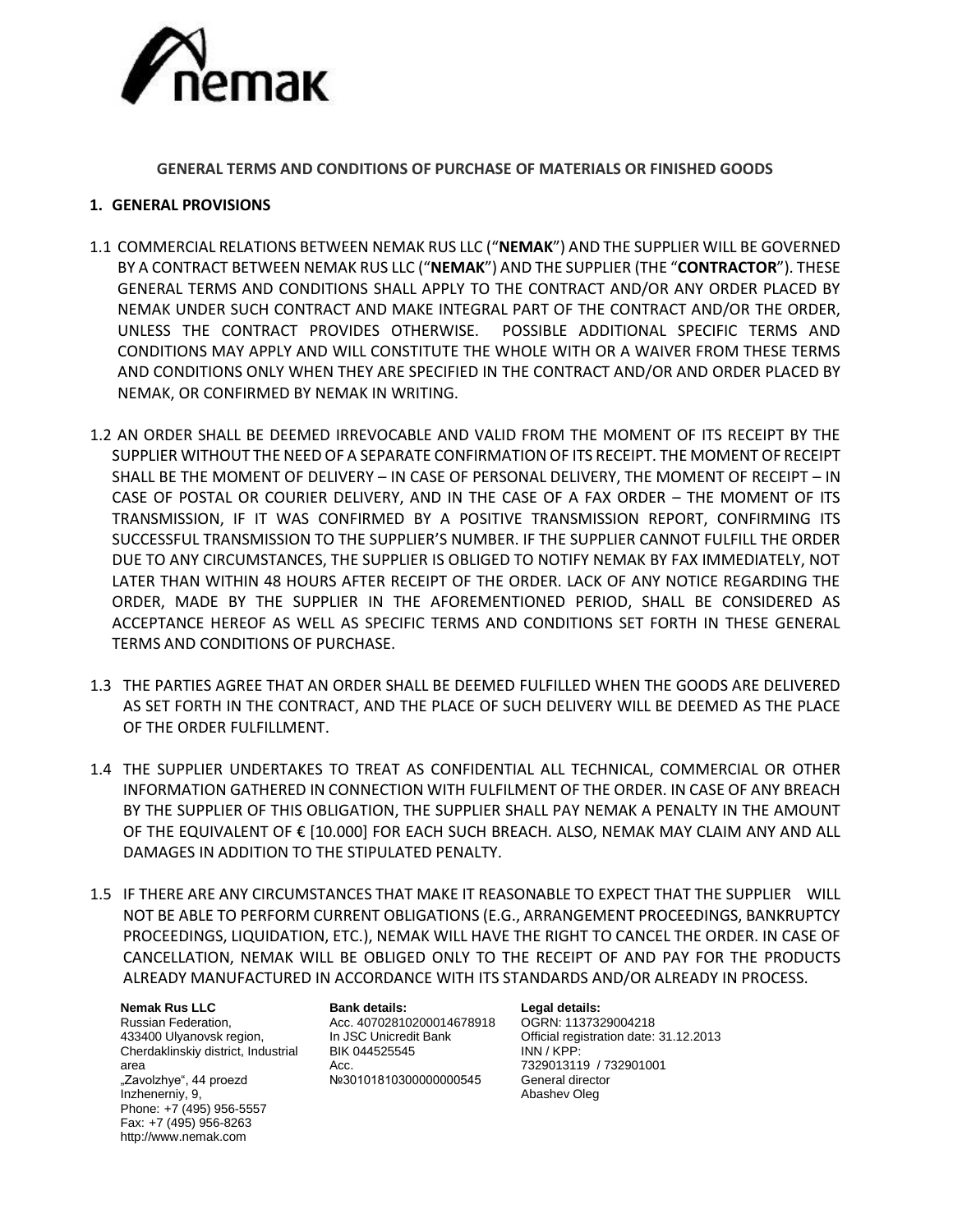

1.6 THE SUPPLIER MAY NOT ASSIGN ANY OF ITS RIGHTS OR OBLIGATIONS UNDER THE CONTRACT OR THE ORDER, OR ANY PART OF IT, TO ANY THIRD PARTY WITHOUT A PRIOR WRITTEN CONSENT OF NEMAK.

## **2. DRAWINGS, TECHNICAL DOCUMENTATION AND SPECIAL TOOLING**

2.1. ANY AND ALL DRAWINGS, TECHNICAL SPECIFICATIONS, STANDARDS AND TABLES AS WELL AS ANY TECHNICAL DOCUMENTATION, MODELS, MASTER SAMPLES, SPECIAL TOOLING OR OTHER ITEMS (IRRESPECTIVE OF WHETHER OR NOT THEY CONSTITUTE OR MAY CONSTITUTE STATUTORILY PROTECTABLE INTELLECTUAL PROPERTY RIGHTS) THAT NEMAK PROVIDES THE SUPPLIER WITH FOR USE, SHALL REMAIN THE SOLE PROPERTY OF THE ORDERING PARTY AND MAY BE USED BY THE SUPPLIER ONLY FOR MANUFACTURING OF PRODUCTS ORDERED BY NEMAK. THE SUPPLIER MAY NOT COPY THOSE MATERIALS IF IT IS NOT INDISPENSABLE FOR FULFILMENT OF THE ORDER, NOR MAY THE SUPPLIER MAKE THEM AVAILABLE TO ANY THIRD PARTY. AT THE SAME TIME, THE SUPPLIER WILL BE OBLIGED TO REPAIR ANY DAMAGE, DIRECT OR INDIRECT, TO NEMAK, BEING THE CONSEQUENCE OF ANY FAILURE TO MEET THE REQUIREMENTS IN THIS PARAGRAPH.

THE AFOREMENTIONED SHALL ALSO APPLY TO ORIGINAL MODELS AND SPECIAL TOOLING DRAWN AND (OR) FABRICATED BY THE SUPPLIER PURPOSELY FOR FULFILMENT OF THE ORDER, WHICH SHOULD, WITH ALL CONSEQUENCES, BE DEEMED THE SOLE PROPERTY OF NEMAK.

2.2 DRAWINGS, TECHNICAL SPECIFICATIONS

DOCUMENTATION REFERRED TO IN THE PREVIOUS PARAGRAPH SHALL BE KEPT BY THE SUPPLIER WITH THE UTMOST CARE. THE SUPPLIER IS OBLIGED TO UNDERTAKE ANY APPROPRIATE MEASURES NECESSARY TO MAINTAIN MATERIALS AS DEFINED IN PARAGRAPH 2.1 SUPPLIED BY NEMAK. IN PROPER CONDITION AND TO PERFORM ORDINARY REPAIR AND MAINTENANCE OPERATIONS ON THEM AT SUPPLIER'S OWN EXPENSE. THE SUPPLIER IS OBLIGED TO NOTIFY NEMAK. IN DUE TIME OF POSSIBLE NEEDED EXTRAORDINARY REPAIRS AND COMPLETION THEREOF AT NEMAK'S EXPENSE, PROVIDED THAT HAS APPROVED THE OPERATIONS IN QUESTION IN WRITING.

- 2.3 IN CASE OF SUPPLIER BREACHING ITS OBLIGATIONS AS SET FORTH IN PARAGRAPH 2.1 AND/OR 2.2 THE SUPPLIER SHALL PAY NEMAK A PENALTY IN THE AMOUNT OF THE EQUIVALENT OF €[10.000] FOR EACH SUCH BREACH. ALSO, NEMAK MAY CLAIM ANY AND ALL DAMAGES IN ADDITION TO THE AMOUNT OF THE STIPULATED PENALTY.
- 2.4 UPON FULFILMENT OF THE ORDER, EXCEPT WHEN NEMAK HAS SUBMITTED INSTRUCTIONS FOR ANOTHER PROCEDURE IN WRITING, THE SUPPLIER WILL BE OBLIGED TO RETURN THE MATERIALS AND DOCUMENTATION REFERRED TO HEREIN IMMEDIATELY, NOT LATER THAN WITHIN 3 CALENDAR DAYS UPON FULFILMENT OF THE ORDER. IN CASE OF DELAY IN REALIZATION THE ABOVEMENTIONED OBLIGATION, THE SUPPLIER SHALL PAY NEMAK A PENALTY IN THE AMOUNT OF THE EQUIVALENT OF  $\epsilon$

**Nemak Rus LLC** Russian Federation, 433400 Ulyanovsk region, Cherdaklinskiy district, Industrial area "Zavolzhye", 44 proezd Inzhenerniy, 9, Phone: +7 (495) 956-5557 Fax: +7 (495) 956-8263 http://www.nemak.com

**Bank details:** Acc. 40702810200014678918 In JSC Unicredit Bank BIK 044525545 Acc. №30101810300000000545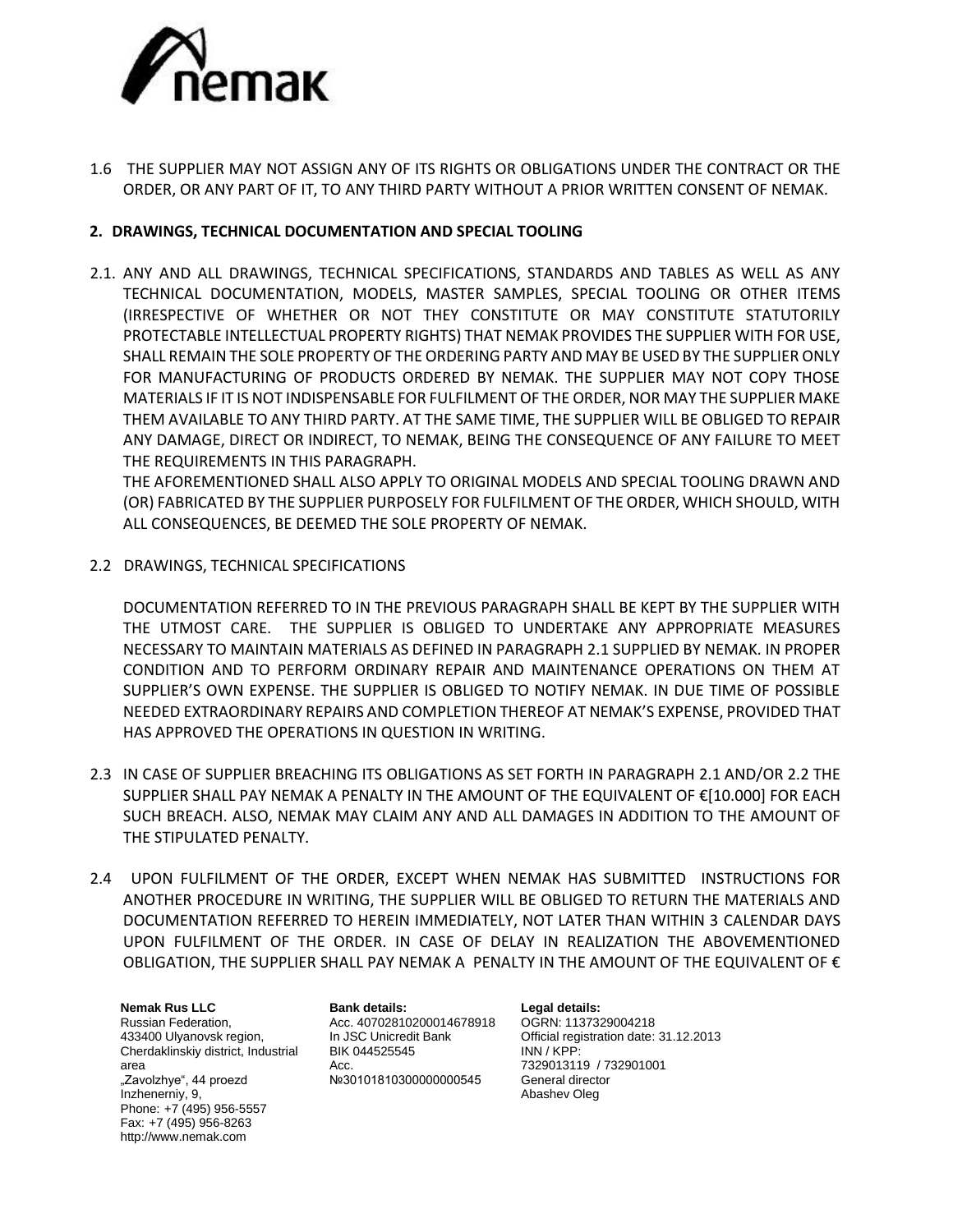

[2.000] FOR EACH CALENDAR DAY OF DELAY. ALSO, NEMAK MAY CLAIM ANY AND ALL DAMAGES IN ADDITION TO THE STIPULATED PENALTY.

# **3. OTHER STANDARDS RELATING TO MATERIALS SUPPLIED BY NEMAK**

- 3.1 THE PROVISIONS OF PARAGRAPH 2 REFER TO RAW MATERIALS OR SEMI-FINISHED PRODUCTS SUPPLIED BY NEMAK FOR USE IN PRODUCTS THAT ARE THE OBJECT OF THE ORDER.
- 3.2 NEMAK RESERVES THE RIGHT TO INSPECT, AT ANY TIME, THE CONDITION OF OWN MATERIALS STORED, SUITABILITY OF SPACE USED FOR THEIR STORAGE AND METHODS OF THEIR PRESERVATION, AND TO REQUEST RETURN OF THOSE MATERIALS AT ANY TIME.

## **4. PRICES**

4.1 IT IS AGREED THAT ONLY PRICES AGREED IN THE CONTRACT AND DUPLICATED IN THE ORDER SHALL BE VALID.

## **5. ORDER CHANGES**

- 5.1 SUBJECT TO THE TERMS OF THE CONTRACT, NEMAK HAS THE RIGHT TO:
	- CHANGE THE QUALITY AND (OR) SHAPE AND (OR) QUANTITY OF ORDERED PRODUCTS AT ANY TIME;
	- MODIFY THE ORDER, IN WHOLE OR IN PART;

IN THE EVENT THAT NEMAK AND THE SUPPLIER FOR ANY REASON HAVE NOT REACHED THE AGREEMENT ON SUCH CHANGE OR MODIFICATION, NEMAK WILL ACQUIRE THE TITLE TO, AND WILL PAY FOR ONLY THE PRODUCTS THAT HAVE BEEN MANUFACTURED ACCORDING TO ITS STANDARDS, FINISHED OR IN PROCESS, IN QUANTITY NOT EXCEEDING THE TOTAL OF:

- DELIVERIES PLANNED FOR THE MONTH IN WHICH NOTIFICATION ABOUT THE CHANGE TO OR THE MODIFICATION OF THE ORDER WAS SUBMITTED;

- STOCK OF MATERIALS, IF PROVIDED IN THE CONTRACT.

5.2 IN ANY EVENT, DIRECT ARRANGEMENTS WILL BE REACHED SO AS TO KEEP EXPENSES RESULTING FROM ORDER CHANGES OR CANCELLATIONS ON LEVEL AS LOW AS POSSIBLE.

## **6. CHECKING AND INSPECTION AT SUPPLIER'S EXPENSE**

6.1 THE SUPPLIER IS OBLIGED TO INSPECT OR ORDER, AT ITS OWN EXPENSE AND RESPONSIBILITY, THE INSPECTION OF THE WHOLE DOCUMENTATION, TECHNICAL DRAWINGS AND REQUIREMENTS USED FOR FULFILMENT OF THE ORDER, ALSO THOSE SUPPLIED BY NEMAK, IN ORDER TO CHECK THEIR COMPLIANCE WITH ORDER SPECIFICATION AND THEIR SUITABILITY FOR PURPOSES THEY HAVE BEEN SUPPLIED FOR.

**Nemak Rus LLC** Russian Federation, 433400 Ulyanovsk region, Cherdaklinskiy district, Industrial area "Zavolzhye", 44 proezd Inzhenerniy, 9, Phone: +7 (495) 956-5557 Fax: +7 (495) 956-8263 http://www.nemak.com

**Bank details:** Acc. 40702810200014678918 In JSC Unicredit Bank BIK 044525545 Acc. №30101810300000000545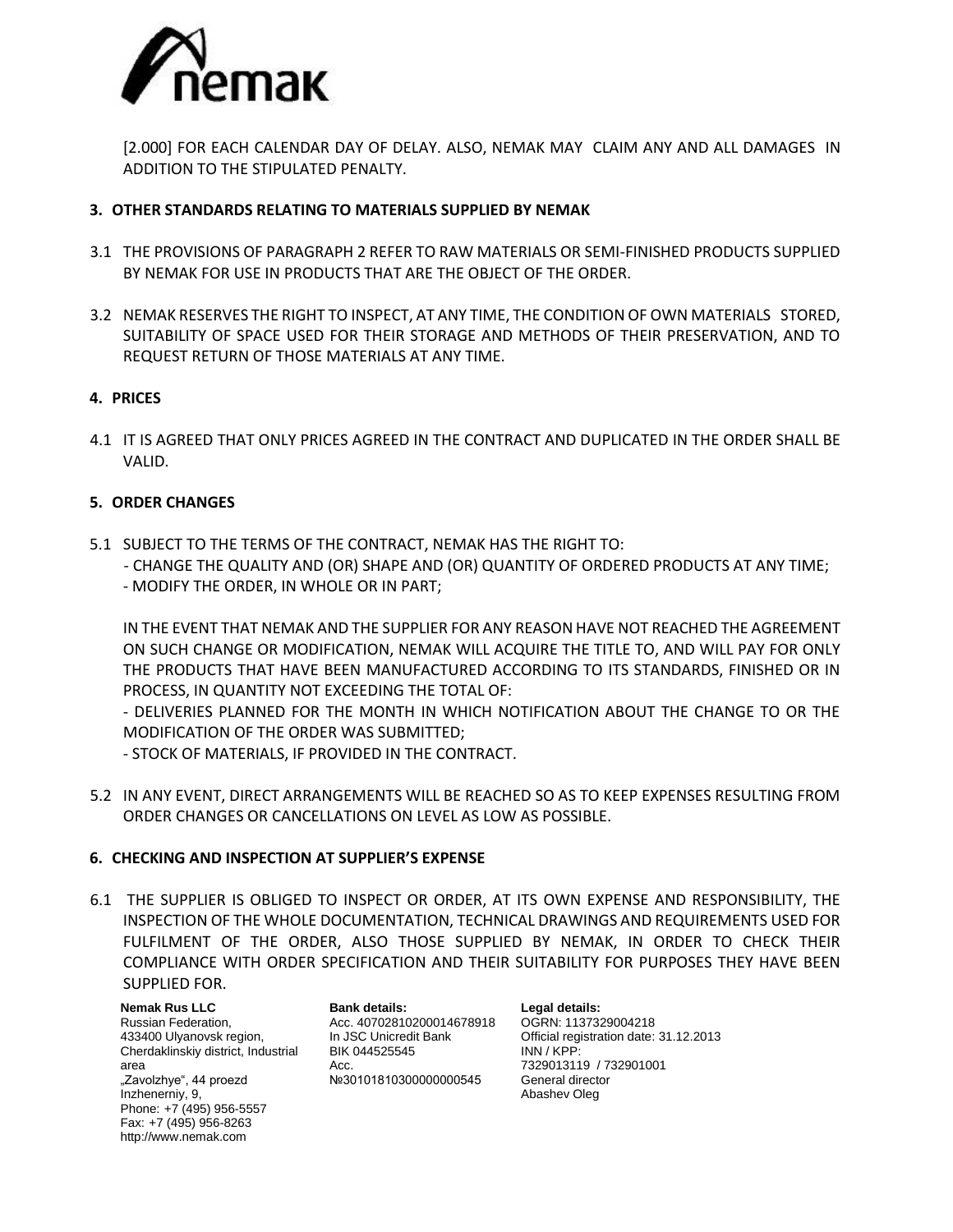

- 6.2 THE SUPPLIER IS OBLIGED TO CARRY OUT OR ORDER CARRYING OUT, AT ITS OWN EXPENSE AND RESPONSIBILITY, TESTS AND TRIALS OF THE PRODUCT RESULTING FROM THE SPECIFIC TERMS AND CONDITIONS OF THE ORDER, STANDARDS AND REGULATIONS, AND RESULTING FROM THE CHARACTERISTICS OF THE OPERATION PERFORMED.
- 6.3 THE SUPPLIER IS OBLIGED TO ADVISE NEMAK OF THE RESULTS OF THE TESTS AND INSPECTIONS, SHOULD THOSE INDICATE THE POSSIBILITY OF NONCONFORMITY OCCURRING AGAINST THE OBJECT OF THE ORDER.
- 6.4 THE SUPPLIER IS OBLIGED TO RETAIN THE TEST RESULTS IN THE SUPPLIER'S FILES FOR THREE YEARS (EXCEPT FOR INSTANCES WHEN ANOTHER PERIOD IS PROVIDED FOR IN SPECIFIC TERMS AND CONDITIONS).
- 6.5 IF THE INSPECTIONS AND TESTS DESCRIBED ABOVE IDENTIFIED NONCONFORMITIES AND DEFECTIVENESS OF TECHNICAL CONDITIONS, MATERIALS, ETC., SUPPLIED BY NEMAK, THE SUPPLIER MAY NOT USE, CHANGE OR REPLACE THEM WITHOUT PRIOR WRITTEN ACCEPTANCE OF NEMAK.
- 6.6 IN CASE OF THE LACK OF THE TESTS AND TRIALS REFERRED TO ABOVE, THE SUPPLIER SHALL BE RESPONSIBLE FOR ANY DEFECT OR NONCONFORMITY OF THE PRODUCT RESULTING FROM UNSUITABILITY OF DOCUMENTATION OR MATERIALS USED, EVEN IF THEY ARE SUPPLIED BY NEMAK.

## **7. QUANTITATIVE TOLERANCE**

- 7.1 NEMAK IS OBLIGED TO ACCEPT ORDERED QUANTITIES.
- 7.2 POSSIBLE TOLERANCES RELATING TO QUANTITIES SHALL BE AGREED EACH TIME IN THE ORDER OR ITS NEW VERSION (ORDER CHANGE).

# **8. QUALITY OF DELIVERY**

- 8.1 DELIVERY OF ORDERED PRODUCTS DOES NOT MEAN THE ACCEPTANCE OF GOODS, SINCE THEIR PROPERTIES, QUALITY AND QUANTITY MUST BE CONFIRMED BY RELEVANT SERVICES OF NEMAK.
- 8.2 NEMAK MAY NOTIFY ABOUT NONCONFORMITY OF DELIVERED GOODS WITHIN THE PERIOD OF UP TO SIX MONTHS, UNLESS SPECIFIC REGULATIONS OR OTHER AGREEMENTS PROVIDE OTHERWISE.
- 8.3 WHEN THE DELIVERY CONTAINS DEFECTIVE OR NONCONFORMING PRODUCTS, NEMAK SHALL HAVE THE FOLLOWING OPTIONS:
	- DEMAND THE PRODUCT TO BE REPLACED WITH A PROPER ONE IMMEDIATELY AT SUPPLIER'S EXPENSE; - REJECT DEFECTIVE PRODUCTS WITHOUT DEMANDING THEIR REPLACEMENT REGARDING THAT, IN CONSEQUENCE, AS CANCELLING THE ORDER; OR
	- EXERCISE ITS OTHER RIGHTS AS MAY BE PROVIDED IN THE CONTRACT OR GRANTED BY VIRTUE OF LAW.

**Nemak Rus LLC** Russian Federation, 433400 Ulyanovsk region, Cherdaklinskiy district, Industrial area "Zavolzhye", 44 proezd Inzhenerniy, 9, Phone: +7 (495) 956-5557 Fax: +7 (495) 956-8263 http://www.nemak.com

**Bank details:** Acc. 40702810200014678918 In JSC Unicredit Bank BIK 044525545 Acc. №30101810300000000545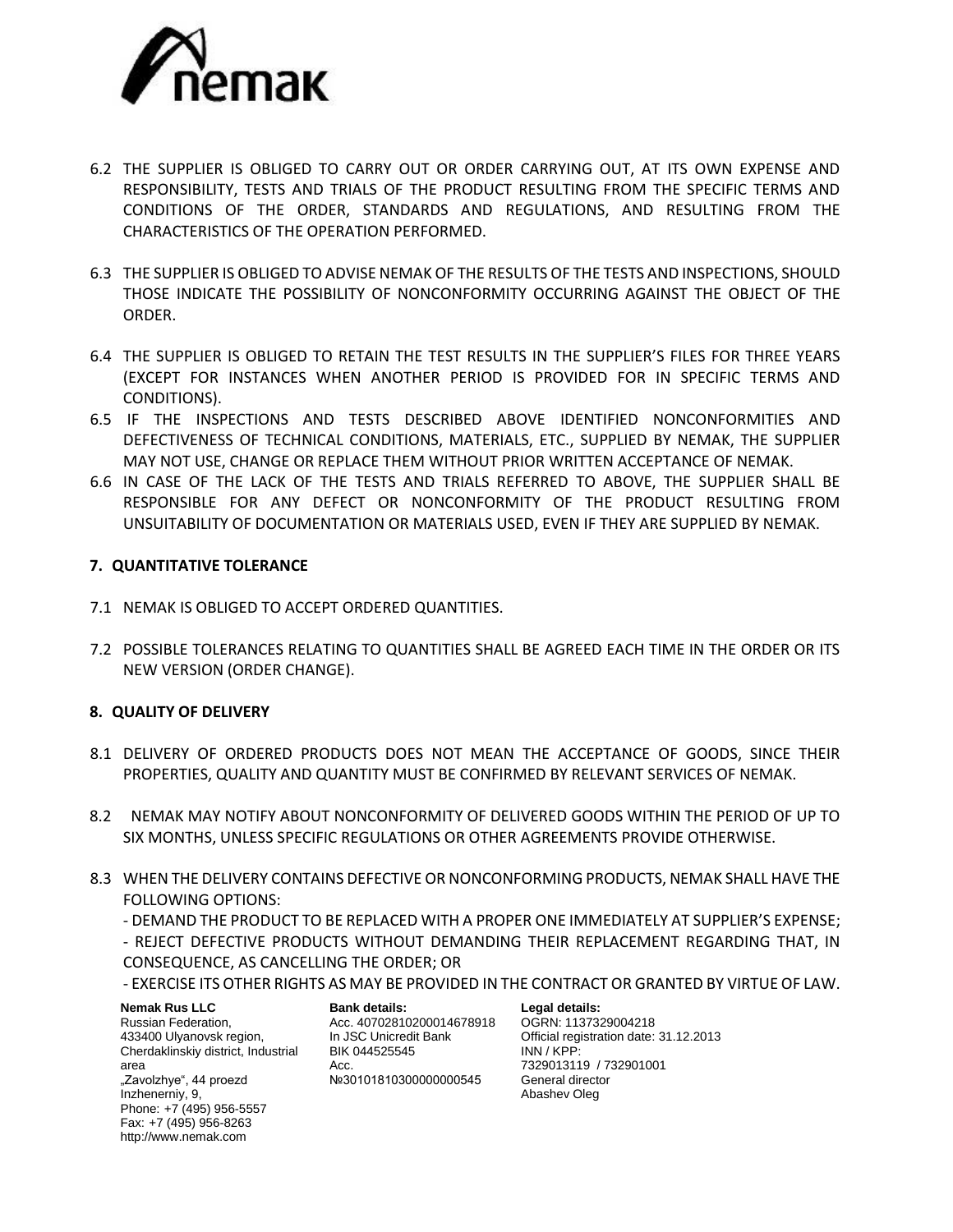

# **9. WARRANTY**

- 9.1 THE SUPPLIER WARRANTS THE EXCELLENT QUALITY OF GOODS DELIVERED BY THE SUPPLIER AND, AT THE SAME TIME, UNDERTAKES TO REWORK OR REPLACE PRODUCTS OR THEIR PARTS SHOWING DEFECTS AT ITS OWN EXPENSE AS FAST AS POSSIBLE, SUBJECT TO THE PROVISIONS ON WARRANTY IF SET FORTH IN THE CONTRACT, , AND IF THE WARRANTY PERIOD IS NOT DEFINED, DURING 12 MONTHS FROM THE DATE OF DELIVERY.
- 9.2 NEMAK RESERVES THE RIGHT TO CLAIM ANY AND ALL DAMAGES SUFFERED BY NEMAK IN CONNECTION WITH THE PRODUCT DEFECTIVENESS OR NONCONFORMITY REVEALED DURING THE PERIOD OF WARRANTY (OR, IF THE WARRANTY PERIOD IS NOT ESTABLISHED IN THE CONTRACT, DURING THE PERIOD SET FORTH IN PARAGRAPH 9.1), OR THROUGH SUPPLIER'S DELAY IN REWORK OR REPLACEMENT.
- 9.3 ANY COSTS RELATING TO WARRANTY OPERATIONS ARE CHARGED TO THE SUPPLIER.
- 9.4 NOTIFICATION OF DEFECTIVENESS OR NONCONFORMITY MUST BE MADE WITHIN 4 MONTHS FROM REVEALING THEREOF, UNLESS THE CONTRACT PROVIDES OTHERWISE.

## **10. DATES OF DELIVERY**

10.1 DATES OF DELIVERY SHALL BE SPECIFIED IN THE ORDER OR IN THE CONTRACT, AS THE CASE MAY BE.

## **11.DELAYED DELIVERY**

- 11.1 WHEN THE DELIVERY IS DELAYED, THE SUPPLIER SHALL PAY NEMAK A PENALTY IN THE AMOUNT OF 0.2% OF THE DELIVERY PRICE FOR EACH CALENDAR DAY OF DELAY, FOR THE FIRST TWENTY CALENDAR DAYS, AND 0.5% FOR EACH SUBSEQUENT CALENDAR DAY UP TO MAXIMUM 20.0% OF THE TOTAL DELIVERY PRICE. NEMAK MAY CLAIM ANY AND ALL DAMAGES IN ADDITION TO THE AMOUNT OF THE STIPULATED PENALTY.
- 11.2 ANY AND ALL PENALTIES OR DAMAGES PAYABLE BY THE SUPPLIER TO NEMAK UNDER THESE GENERAL TERMS AND CONDITIONS AND/OR THE CONTRACT SHALL BE PAID BY THE SUPPLIER NOT LATER THAN [15 (FIFTEEN)] CALENDAR DAYS FROM THE DATE WHEN NEMAK SUBMITTED TO THE SUPPLIER THE RESPECTIVE CLAIM. IN THE EVENT THAT THE SUPPLIER DOES NOT PAY TO NEMAK ANY SUCH AMOUNTS WITHIN THIS TIME PERIOD, NEMAK MAY, BY GIVING THE SUPPLIER A RESPECTIVE NOTICE IN WRITING, UNILATERALLY SET OFF ANY SUCH AMOUNTS AGAINST THE AMOUNTS OF ANY CLAIMS THE SUPPLIER MAY HAVE TO NEMAK IN CONNECTION WITH PAYMENT BY NEMAK FOR ANY

**Nemak Rus LLC** Russian Federation, 433400 Ulyanovsk region, Cherdaklinskiy district, Industrial area "Zavolzhye", 44 proezd Inzhenerniy, 9, Phone: +7 (495) 956-5557 Fax: +7 (495) 956-8263 http://www.nemak.com

**Bank details:** Acc. 40702810200014678918 In JSC Unicredit Bank BIK 044525545 Acc. №30101810300000000545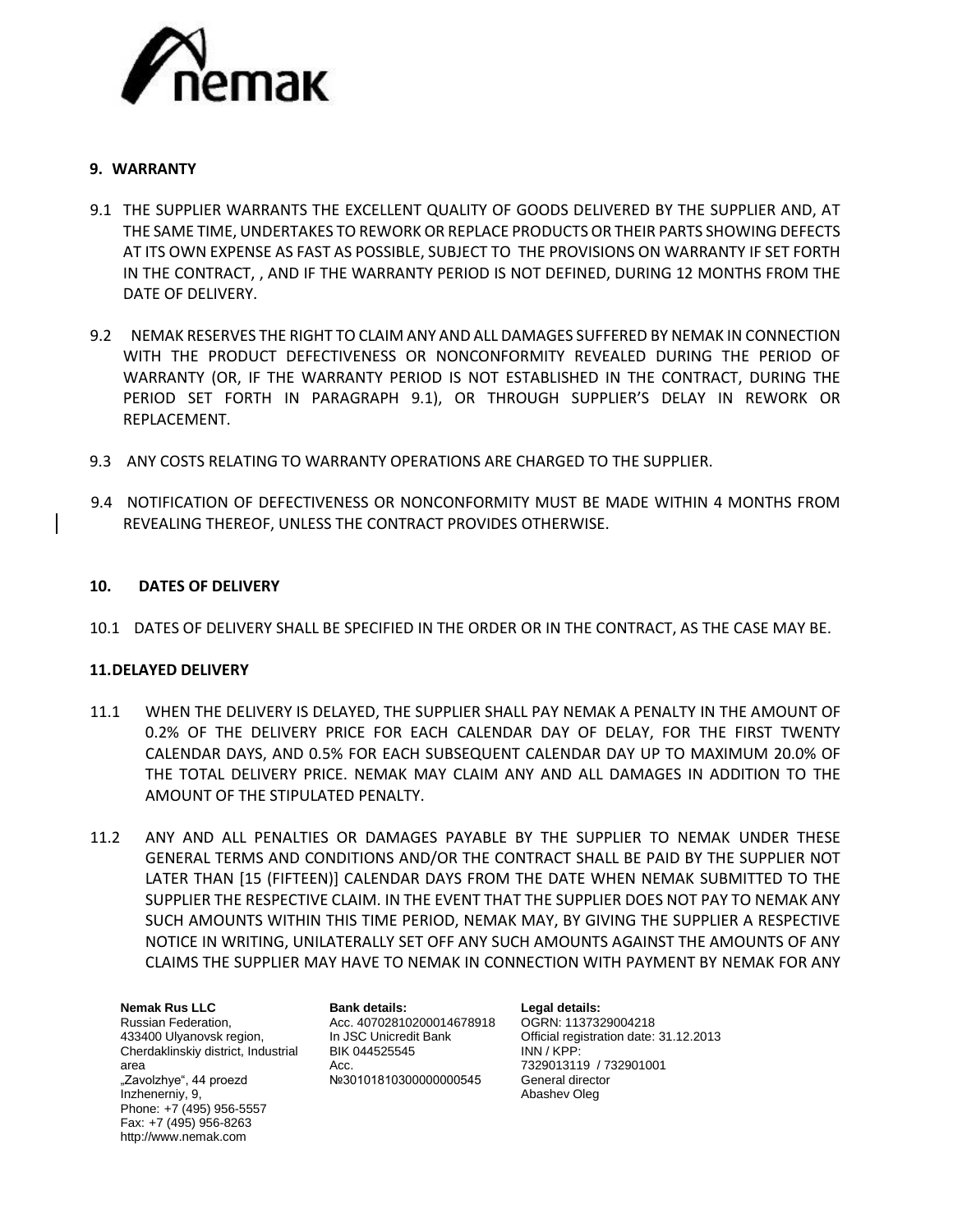

GOODS OR WORK TO BE SUPPLIED OR DONE BY THE SUPPLIER TO NEMAK. NEMAK AND THE SUPPLIER HEREBY AGREE THAT THE SUPPLIER MAY NOT CARRY OUT ANY SUCH SET-OFF.

11.3 WITHOUT PREJUDICE TO ITS OTHER REMEDIES UNDER THESE GENERAL TERMS AND CONDITIONS AND/OR THE CONTRACT, IF THE DELAY EXCEEDS ONE MONTH, NEMAK MAY CANCEL THE ORDER AT ANY TIME. IN THIS EVENT THE SUPPLIER SHALL , NOT LATER THAN [15 (FIFTEEN)] CALENDAR DAYS, RETURN TO NEMAK ALL THE AMOUNTS OF THE PAYMENTS ALREADY MADE BY NEMAK, PAY A STATUTORY INTEREST ACCRUED THEREON, AND ADDITIONALLY PAY NEMAK A PENALTY IN THE AMOUNT OF 20% OF THE ORDER VALUE.

## **12. FORCE MAJEURE**

- 12.1 DATES OF DELIVERY SHALL BE EXTENDED WHEN "FORCE MAJEURE" CIRCUMSTANCES OCCUR, SUCH AS E.G., FIRE, EARTHQUAKE, GENERAL STRIKES, FLOOD OR OTHER SIMILAR PHENOMENA BEYOND SUPPLIER'S CONTROL THAT PRECLUDE THE DELIVERY TO BE CARRIED OUT IN COMPLIANCE WITH ACCEPTED TERMS AND CONDITIONS.
- 12.2 A NEW DATE OF DELIVERY WILL BE SET IN THE EVENT OF "FORCE MAJEURE" BY MUTUAL CONSENT DEPENDING ON THE ENSUING SITUATION.
- 12.3 THE SUPPLIER IS OBLIGED TO NOTIFY NEMAK WITHOUT DELAY ABOUT THE ENSUING "FORCE MAJEURE" SITUATION AND MAKE ANY AVAILABLE EFFORTS TO MITIGATE CONSEQUENCES THEREOF. THE NOTIFICATION SHOULD TAKE PLACE WITHIN 3 CALENDAR DAYS OF "FORCE MAJEURE" OCCURRENCE, FAILING WHICH THE SUPPLIER MAY NO LONGER CLAIM ITS OCCURRENCE. THE SUPPLIER IS OBLIGED TO PROPERLY SUBSTANTIATE THE OCCURRENCE OF "FORCE MAJEURE".
- 12.4 DELAYS CAUSED BY DEFAULT IN TIMELY DELIVERY BY SUBCONTRACTORS ARE NOT DEEMED "FORCE MAJEURE" EVENTS.
- 12.5 IF "FORCE MAJEURE" CIRCUMSTANCES CAUSE A DELAY IN EXCESS OF TWO MONTHS, NEMAK MAY CANCEL THE ORDER AT ANY TIME. IN SUCH AN EVENT, THE SUPPLIER SHALL BE OBLIGED TO RE-PAY TO NEMAK ALL THE AMOUNTS PAID BY NEMAK TO THE SUPPLIER IN CONNECTION WITH SUCH ORDER, TOGETHER WITH THE STATUTORY INTEREST ACCRUED ON SUCH AMOUNTS FROM THE DATE OF PAYMENT.

## **13.INVOICES – DELIVERY NOTES**

13.1 INVOICES SHALL RELATE TO THE PRODUCT (WORK) FROM A SINGLE ORDER SUBJECT TO THE SAME VAT RATE AND SHALL, APART FROM MANDATORY DATA, INCLUDE THE FOLLOWING INFORMATION: - ORDER NUMBER AND DELIVERY NOTE NUMBER;

**Nemak Rus LLC** Russian Federation, 433400 Ulyanovsk region, Cherdaklinskiy district, Industrial area "Zavolzhye", 44 proezd Inzhenerniy, 9, Phone: +7 (495) 956-5557 Fax: +7 (495) 956-8263 http://www.nemak.com

**Bank details:** Acc. 40702810200014678918 In JSC Unicredit Bank BIK 044525545 Acc. №30101810300000000545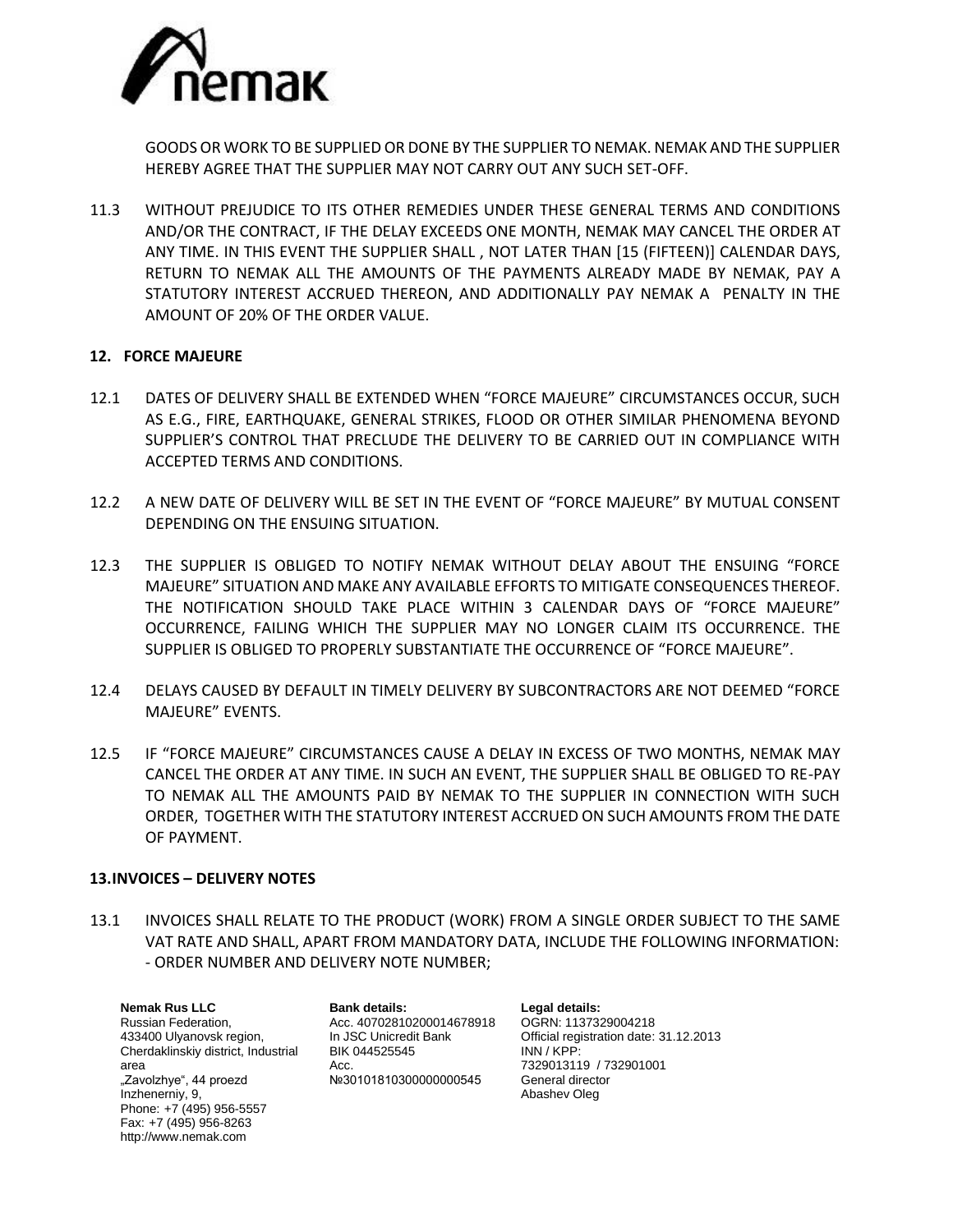

- THE LIST OF PRODUCTS ACCORDING TO DELIVERY NOTES, SORTED FROM THE EARLIEST TO THE LATEST.

- 13.2 THE SHIPMENT OF GOODS MUST ALWAYS BE ACCOMPANIED BY A DELIVERY NOTE AND/OR OTHER APPLICABLE TRANSPORTATION DOCUMENTS CONTAINING THE FOLLOWING INFORMATION: - NUMBER, DATE, SUPPLIER'S NAME, PRODUCT NAME AND CODE (DRAWING NUMBER), DATE OF SHIPMENT, ORDER NUMBER, QUANTITY, NUMBER AND TYPE OF PACKAGING AND OTHER INFORMATION SPECIFIED IN SPECIFIC TERMS AND CONDITIONS.
- 13.3 EACH DELIVERY NOTE SHOULD REFER TO A SINGLE ORDER.

#### **14. PAYMENT**

- 14.1 NEMAK WILL MAKE PAYMENTS ON DATES AGREED IN THE CONTRACT.
- 14.2 SUBJECT TO PARAGRAPH 11.2, ALL SETTLEMENTS BETWEEN NEMAK AND THE SUPPLIER SHALL BE IN MONETARY FUNDS. ANY SETTLEMENTS WITH THE USE OF PROMISSORY NOTES OR ANY OTHER SECURITIES ARE NOT ALLOWED AND WILL NOT BE ACCEPTED BY NEMAK.

#### **15. BAN ON DISSEMINATION OF INFORMATION**

- 15.1 THE SUPPLIER MAY NOT DISCLOSE ANY INFORMATION RELATED TO ITS BUSINESS RELATIONSHIP WITH NEMAK, INCLUDING ANY DISCLOSURE MADE IN SUPPLIER'S ADVERTISING, MARKETING OR OTHER PROMOTION ACTIVITIES, WITHOUT A PRIOR WRITTEN CONSENT OF NEMAK. THIS PROVISION DOES NOT APPLY TO THE MANDATORY DISCLOSURE BY THE SUPPLIER OF SUCH INFORMATION TO THE STATE AUTHORITIES AT THEIR REQUEST IN ACCORDANCE WITH APPLICABLE LAW, ALWAYS PROVIDED THAT SUCH REQUEST IS MADE STRICTLY IN COMPLIANCE WITH APPLICABLE LAW, AND THE SCOPE OF THE DISCLOSURE DOES NOT EXCEED SCOPE IDENTIFIED IN SUCH REQUEST.
- 15.2 THE AFOREMENTIONED RELATES ALSO TO INFORMATION DISSEMINATED FOR PURPOSES OTHER THAN THOSE SPECIFIED ABOVE.

#### **16.INDUSTRIAL PROPERTY**

16.1 THE SUPPLIER SHALL PAY TO NEMAK ANY AND ALL DAMAGES THAT ARE SUSTAINED OR MAY BE SUSTAINED BY NEMAK IN CONNECTION WITH ANY THIRD PARTY CLAIMS RELATING TO VIOLATION OF PATENT RIGHTS, KNOW-HOW, TRADE MARK, OR ANY OTHER INTELLECTUAL PROPERTY RIGHTS, DURING MANUFACTURING, UNLAWFUL POSSESSION, SALE OR USE OF THE SUPPLIED PRODUCTS OR MATERIALS.

# **17. MISCELLANEOUS**

**Nemak Rus LLC** Russian Federation, 433400 Ulyanovsk region, Cherdaklinskiy district, Industrial area "Zavolzhye", 44 proezd Inzhenerniy, 9, Phone: +7 (495) 956-5557 Fax: +7 (495) 956-8263 http://www.nemak.com

**Bank details:** Acc. 40702810200014678918 In JSC Unicredit Bank BIK 044525545 Acc. №30101810300000000545